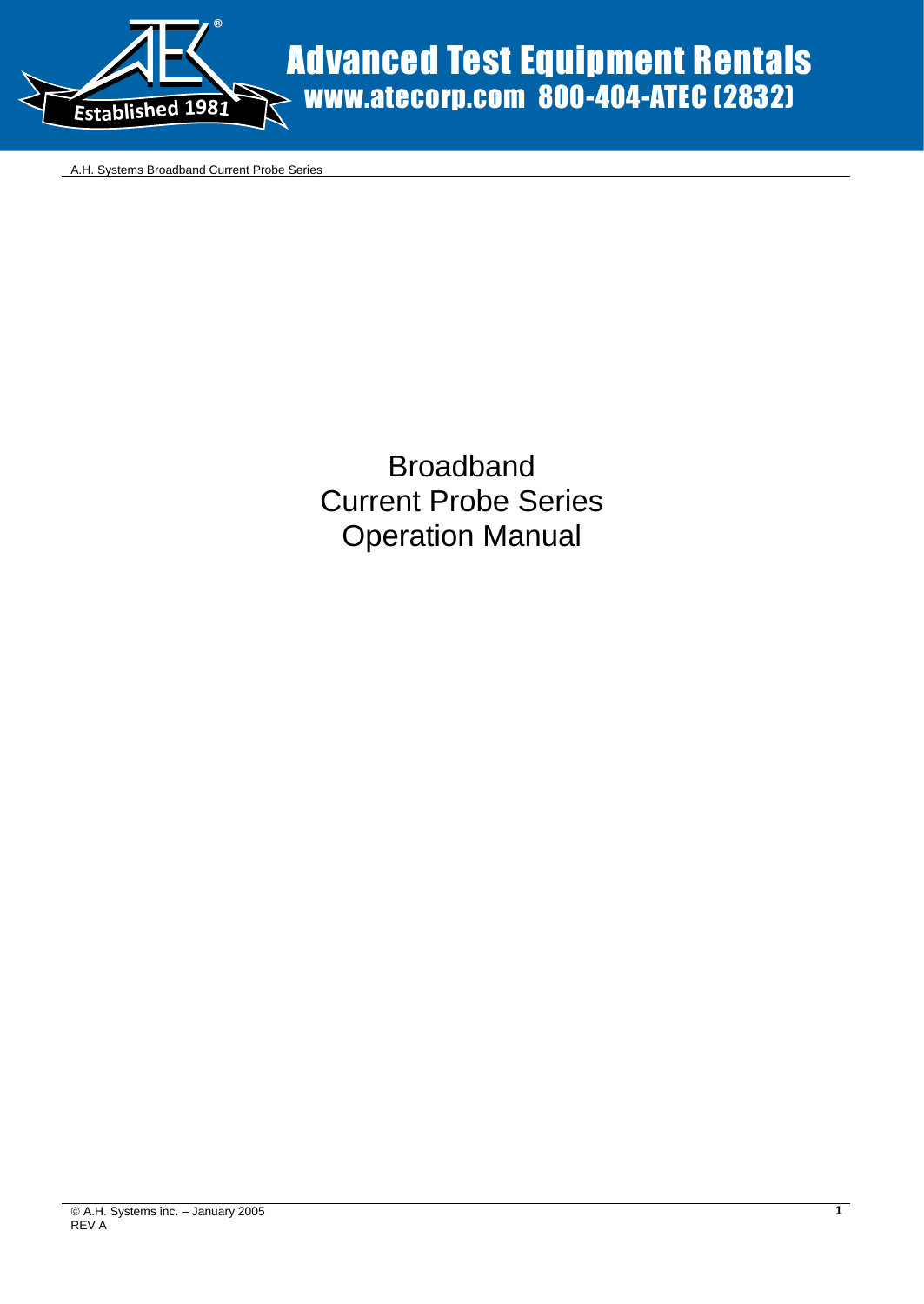### TABLE OF CONTENTS

| INTRODUCTION           |       |
|------------------------|-------|
| GENERAL INFORMATION    |       |
| OPERATING INSTRUCTIONS | 5     |
| <b>FORMULAS</b>        | 6<br> |
| MAINTENANCE            |       |
| WARRANTY               |       |
|                        |       |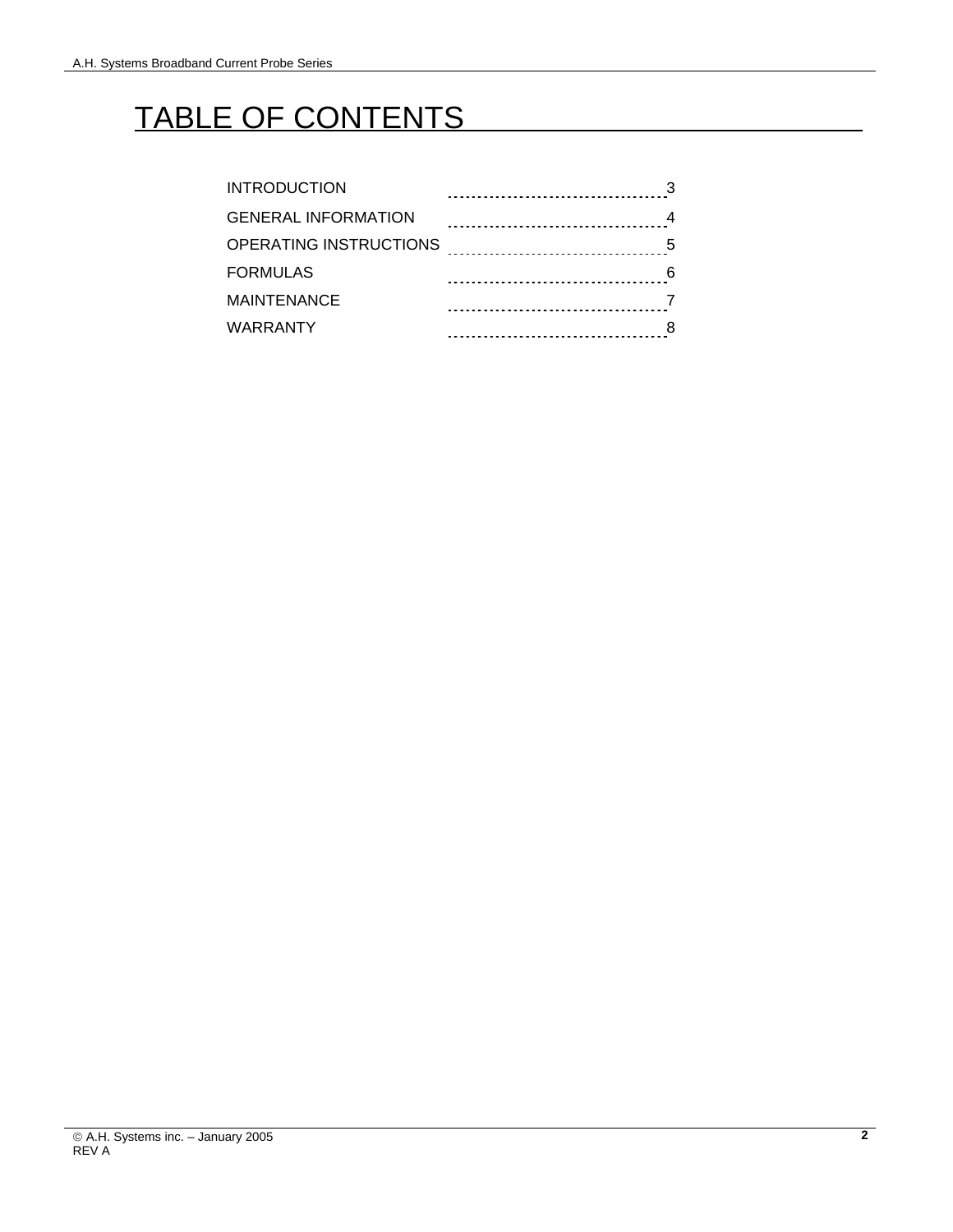## **INTRODUCTION**



### CURRENT PROBE SPECIFICATIONS

|                |                      | Transfer       | Max continuos |               |                  |             |
|----------------|----------------------|----------------|---------------|---------------|------------------|-------------|
| Model          | Frequency            | Impedance      | Current       | Aperture      | <b>Diameter</b>  | Weight      |
| <b>Number</b>  | Range                | (dB)           | (Amps)        | (inches / CM) | (inches / CM)    | (lb's / Kg) |
| <b>BCP-510</b> | $20$ Hz $-$ 1 MHz    | $-40$ to $-30$ | 100           | 1.2" / 3.0cm  | 3.9" / 9.9cm     | 1.7         |
| <b>BCP-511</b> | $20$ KHz $-$ 100 MHz | $-11$ to $+1$  | 350           | 1.2" / 3.0cm  | 3.9" / 9.9cm     | 1.8         |
| <b>BCP-512</b> | 1 MHz $-$ 1 GHz      | $0$ to 24      | 200           | 1.2" / 3.0cm  | 2.8" / 7.3cm     | 0.5         |
| <b>BCP-514</b> | $10$ KHz $-$ 100 MHz | $-16$ to 0     | 350           | 2.7" / 6.9cm  | $5.0$ " / 12.7cm | 2.5         |
| <b>BCP-515</b> | $1 MHz - 400 MHz$    | $-12$ to 17    | 300           | 1.2" / 3.0cm  | 2.8" / 7.1cm     | 0.3         |
| <b>BCP-516</b> | 10 KHz $-$ 50 MHz    | $-5$ to 12     | 800           | 1.2" / 3.0cm  | 3.7" / 9.4cm     | 2.5         |
| <b>BCP-518</b> | 100 KHz $-$ 500 MHz  | 8 to 15        | 200           | 2.7" / 6.9cm  | $5.0$ " / 12.7cm | 2.5         |
| <b>BCP-519</b> | 100 Hz $-$ 100 MHz   | -40 to 17      | 200           | 2.6/6.6cm     | $5.5$ " / 14cm   | 6.0         |
| <b>BCP-520</b> | 10 KHz $-$ 500 MHz   | $-19$ to 20    | 350           | 1.2" / 3.0cm  | 3.9" / 9.9cm     | 1.8         |
| <b>BCP-522</b> | $1$ KHz $-$ 200 MHz  | $-30$ to $0$   | 100           | 1.2" / 3.0cm  | 2.8" / 7.1cm     | 0.5         |
| <b>BCP-526</b> | 100 KHz $-$ 1 GHz    | $-38$ to $-15$ | 200           | 1.2" / 3.0cm  | 2.8" / 7.1cm     | 1.1         |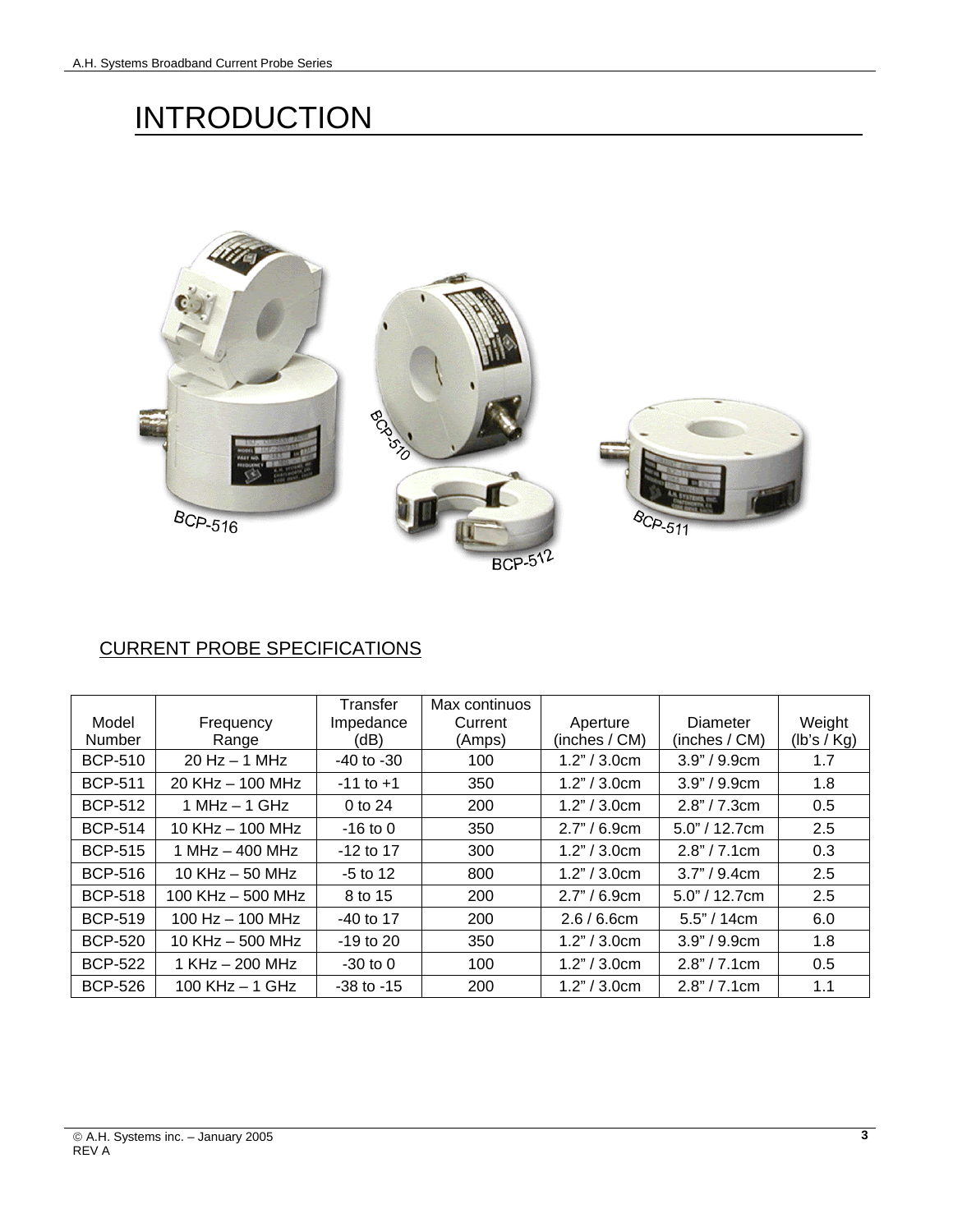# GENERAL INFORMATION

### INTENDED PURPOSES

This equipment is intended for general laboratory use in a wide variety of industrial and scientific applications, and designed to be used in the process of generating, controlling and measuring high levels of electromagnetic Radio Frequency (RF) energy. It is the responsibility of the user to assure that the device is operated in a location which will control the radiated energy such that it will not cause injury and will not violate regulatory levels of electromagnetic interference.

#### GENERAL DESCRIPTION

The measurement of conducted currents may be accomplished with different sensing devices. Conducted currents can be measured without making direct contact with the source conductor or metallic surface by means of clamp-on current probes.

The BCP-5xx Current Probes are designed to permit field intensity meters, spectrum analyzers, and other  $50\Omega$  impedance instruments to measure quantitative magnitudes of current. Measurements can be made on single and multi-conductor cables, ground and bonding straps, shielded conduits and on coaxial cables.

#### CIRCUIT

The BCP-5xx series of probes are inserted primary types of electromagnetic current transformers. When a probe is clamped around a conductor, the conductor is the primary winding and the probes windings are the secondary. Current measurements are made by having the current carrying conductor pass through the aperature of the probe and the probe's output voltage measured with a calibrated field intensity meter or spectrum analyzer. The supplied Current Probe calibration is then used to convert the reading from the receiver as follows:

**dB**µ**A = dB**µ**V (from Receiver) - Transfer Impedance (dB**Ω**)**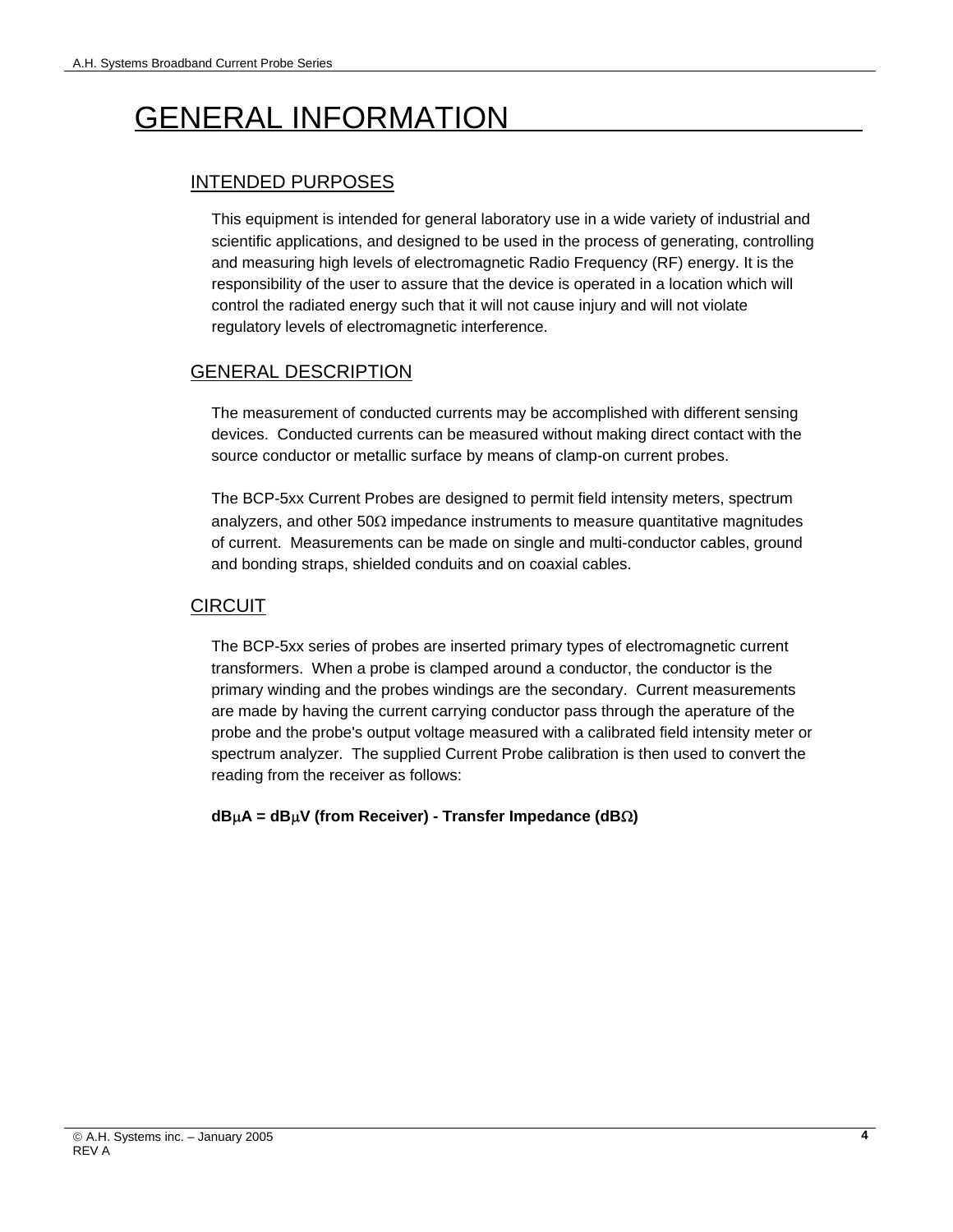# OPERATING INSTRUCTIONS

### GENERAL USE INSTRUCTIONS

In measuring the current in a single conductor, the probe is clamped around the conductor. In the instance of a two-conductor cable, the probe can be used to measure the effects of currents leaving and returning. A Current Probe will measure the resultant magnitude of current flow of all wires passing through the aperture. The balance of a twisted pair circuit can be determined by measuring each wire individually and then measuring both wires simultaneously. The ratio of the two measurements shows how well the balance has been achieved. A shielded multiple wire cable can be measured to show how much resultant leakage current is occurring. Measurements with and without the shield will identify the actual shielding effectiveness.

#### INSTALLATION

Typical Current Probe installation is show in Figure 1. The probe should be placed over the cable and clamped shut. The cable connecting the probe to the receiver must have 50Ω characteristic impedance and matching cable connectors. The cable must be well shielded since any leakage will cause erroneous readings. The receiver must have 50 ohm input impedance.

Use precaution when measuring uninsulated conductors. If possible, de-energize the EUT during set-up. Also arrange to center the conductor in the aperture using additional insulation.

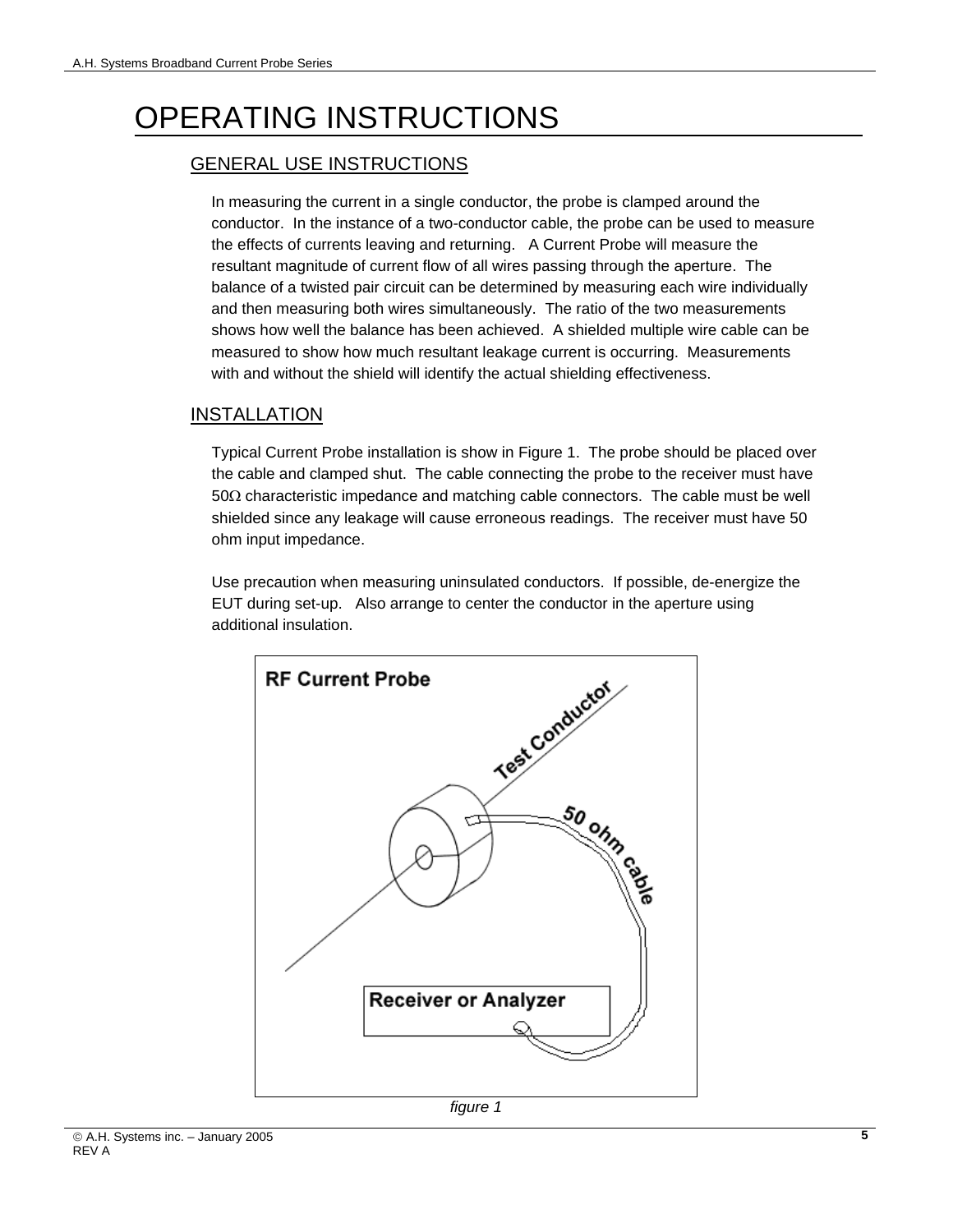#### ANTENNA FORMULAS AND CALCULATIONS

A specific Transfer Impedance Factor is associated with each frequency. This number is to be subtracted from the receiver reading in order to convert to dBuA

#### **dB**µ**A = dB**µ**V (from Receiver) - Transfer Impedance (dB**Ω**) - cable Loss (dB)**

#### **EXAMPLE:**

**Assume that the frequency of interest is 80 KHz and we need to find the current at this frequency. Connect the probe per figure 1** 

**Frequency: 80 KHz Transfer Impedance: -2.76 dB ohms**  Cable Loss: 0.1dB Receiver Reading: -33.0dBuV

**dB**µ**A = dB**µ**V (from Receiver) - Transfer Impedance (dB**Ω**) - cable Loss (dB) dB<sub>u</sub>A** =  $-33.0 - 2.76 - 0.1$ **dB** $\mu$ **A** = -30.14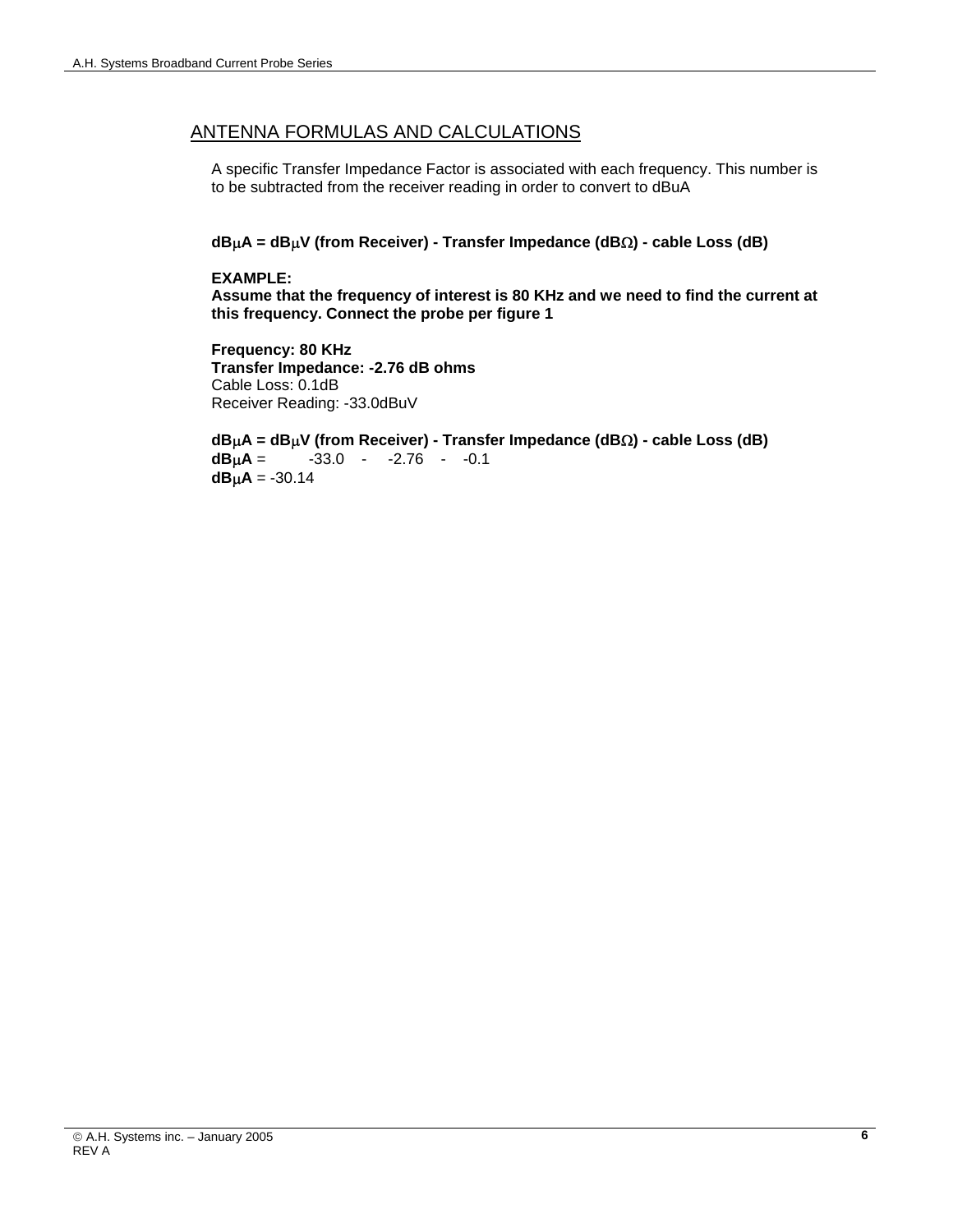## MAINTENANCE

To ensure reliable and repeatable long-term performance, annual re-calibration of your current probe by A.H. is recommended. Our staff can recalibrate almost any type or brand of antenna.

For more information about our calibration services or to place an order for antenna calibration visit our website at http://www.AHSystems.com or call 1(818) 998-0223.